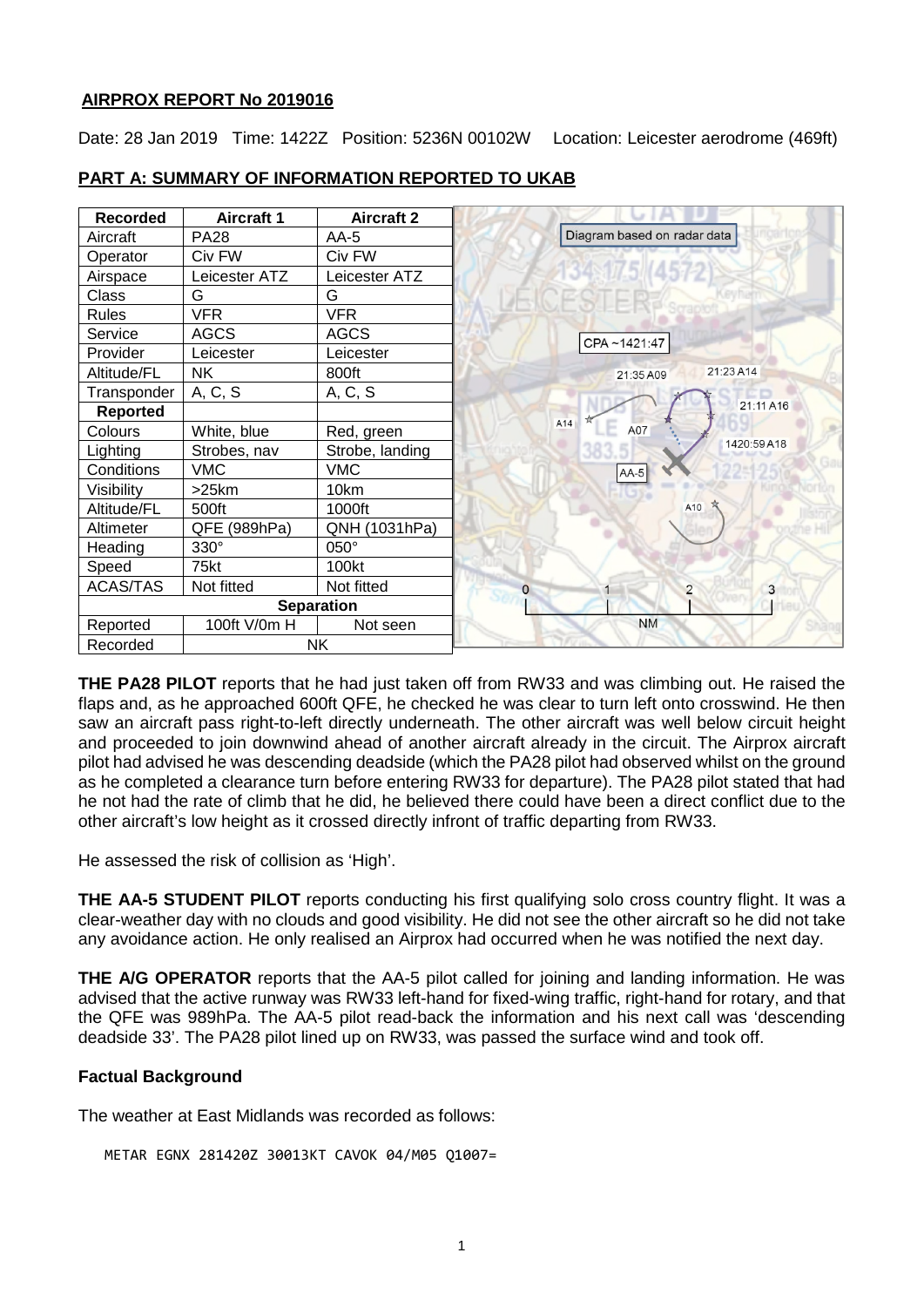#### **Analysis and Investigation**

### **UKAB Secretariat**

The PA28 and AA-5 pilots shared an equal responsibility for collision avoidance and not to operate in such proximity to other aircraft as to create a collision hazard<sup>1</sup>. An aircraft operated on or in the vicinity of an aerodrome shall conform with or avoid the pattern of traffic formed by other aircraft in operation<sup>2</sup>.

#### **Summary**

An Airprox was reported when a PA28 and an AA-5 flew into proximity at Leicester airfield at 1422hrs on Monday 28<sup>th</sup> January 2019. Both pilots were operating under VFR in VMC, both in receipt of an AGCS from Leicester Radio.

#### **PART B: SUMMARY OF THE BOARD'S DISCUSSIONS**

Information available consisted of reports from both pilots, radar photographs/video recordings (which did not show the PA28 until after CPA) and a report from the A/G Operator involved. Relevant contributory factors mentioned during the Board's discussions are highlighted within the text in bold, with the numbers referring to the Contributory Factors table displayed in Part C.

Members first discussed the AA-5 pilot's overhead join. The Leicester AIP entry $3$  states,

'1 CIRCUITS

…

b) The standard overhead join is preferred for fixed wing

c) Fixed wing circuits will be at 1000 FT QFE.

…

f) The standard fix wing join is overhead. Aircraft should not descend below 1200 FT QFE on the deadside due to the helicopter circuit below at 700 FT QFE. … .'

It was apparent from the radar replay that the AA-5 pilot had not flown a standard overhead join because he had descended from a height of 1300ft aal in the 'overhead' to about 900ft aal on the deadside and further to an estimated 230ft aal crosswind (**CF1**, **CF2, CF4**). Members commented that it was fortuitous there were no helicopters in the RW33 right-hand circuit at the time, and were perplexed that a pilot would descend to such a height in the visual circuit without realising that he was dangerously low. It appeared from the AA-5 pilot's report that he had no awareness of having done so and members discussed possible reasons. The student pilot would have been passed a QNH on departure from his home airfield (the London QNH was 1008hPa), and would then have been passed the airfield details when he contacted Leicester. The student should have set the Leicester QFE (989hPa) but reported setting 1031hPa. The Board surmised that he probably conflated the runway heading with the QFE, setting 1031hPa instead of 989hPa (**CF3**). This would have caused the altimeter to overread by about 1100ft.

Having probably completed his join 'by the numbers' rather than visually assessing his height as well, the AA-5 pilot ended up passing below the PA28 from right-to-left and so did not integrate with the pattern of traffic already in the visual circuit (**CF6**). Although the PA28 pilot had observed the AA-5 descending deadside, his SA on the AA-5 was not sufficient to alert him to its height as he subsequently climbed out because he would not have expected the AA-5 pilot to have flown the profile he did (**CF5**). Members noted that he re-sighted the AA-5 at a late stage (**CF8**), and that the AA-5 pilot reported not seeing the PA28 (**CF7**). The Board therefore agreed that although avoiding action had not been required because the PA28 pilot was already climbing, the achieved separation was such that safety had been much reduced below the norm.

 $\overline{\phantom{a}}$ 

<span id="page-1-0"></span><sup>1</sup> SERA.3205 Proximity.

<sup>2</sup> SERA.3225 Operation on and in the Vicinity of an Aerodrome..

<sup>3</sup> EGBG AD 2.22 FLIGHT PROCEDURES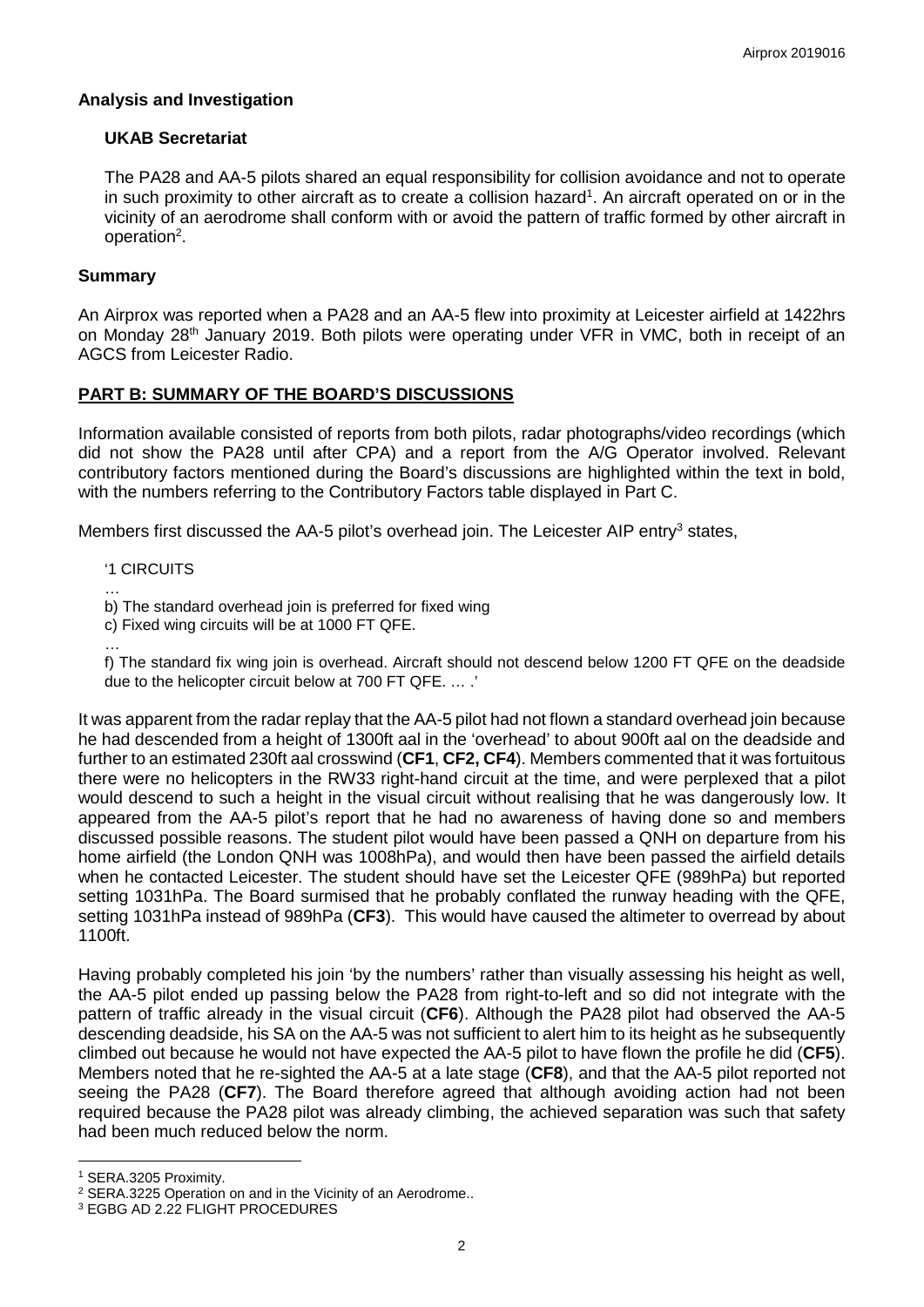# **PART C: ASSESSMENT OF CAUSE AND RISK**

## Contributory Factors:

| CF | Factor                                                         | <b>Description</b>                                           | Amplification                                                    |  |  |
|----|----------------------------------------------------------------|--------------------------------------------------------------|------------------------------------------------------------------|--|--|
|    | <b>Flight Elements</b>                                         |                                                              |                                                                  |  |  |
|    | • Regulations, Processes, Procedures and Compliance            |                                                              |                                                                  |  |  |
| 1  |                                                                | Human Factors   • Flight Crew ATM Procedure Deviation        | Regulations/procedures not complied with                         |  |  |
|    |                                                                | <b>• Tactical Planning and Execution</b>                     |                                                                  |  |  |
| 2  |                                                                | Human Factors   • Incorrect Decision/Plan                    | Incorrect or ineffective execution                               |  |  |
| 3  |                                                                | Human Factors   • Operation with Incorrect Altimeter Setting |                                                                  |  |  |
| 4  |                                                                | Human Factors   • Aircraft Navigation                        | Did not avoid/conform with the pattern of traffic already formed |  |  |
|    | • Situational Awareness of the Conflicting Aircraft and Action |                                                              |                                                                  |  |  |
| 5  | Contextual                                                     | • Situational Awareness and Sensory Events                   | Pilot had no, or only generic, Situational Awareness             |  |  |
| 6  | Human Factors                                                  | • Monitoring of Other Aircraft                               | Pilot did not sufficiently integrate with the other aircraft     |  |  |
|    | • See and Avoid                                                |                                                              |                                                                  |  |  |
| 7  |                                                                | Human Factors   • Monitoring of Other Aircraft               | Non-sighting by one or both pilots                               |  |  |
| 8  |                                                                | Human Factors   • Monitoring of Other Aircraft               | Late-sighting by one or both pilots                              |  |  |

Degree of Risk: B.

Recommendation: Nil.

### Safety Barrier Assessment4

In assessing the effectiveness of the safety barriers associated with this incident, the Board concluded that the key factors had been that:

#### **Ground Elements:**

**Situational Awareness of the Confliction and Action** were assessed as **not used** because an AGCS does not have provision for this barrier.

## **Flight Elements:**

l

**Regulations, Processes, Procedures and Compliance** were assessed as **ineffective** because the AA-5 pilot did not fly the overhead join correctly.

**Tactical Planning and Execution** was assessed as **ineffective** because the AA-5 pilot descended to a low level and flew crosswind below the notified circuit height.

**Situational Awareness of the Conflicting Aircraft and Action** were assessed as **partially effective** because although the correct radio calls were made, the PA28 pilot did not know that the AA-5 pilot had descended to below circuit height.

**See and Avoid** were assessed as **partially effective** because although the PA28 pilot had a late sighting of the AA-5, no avoiding action was required because he was already in the climb.

<sup>4</sup> The UK Airprox Board scheme for assessing the Availability, Functionality and Effectiveness of safety barriers can be found on the [UKAB Website.](http://www.airproxboard.org.uk/Learn-more/Airprox-Barrier-Assessment/)